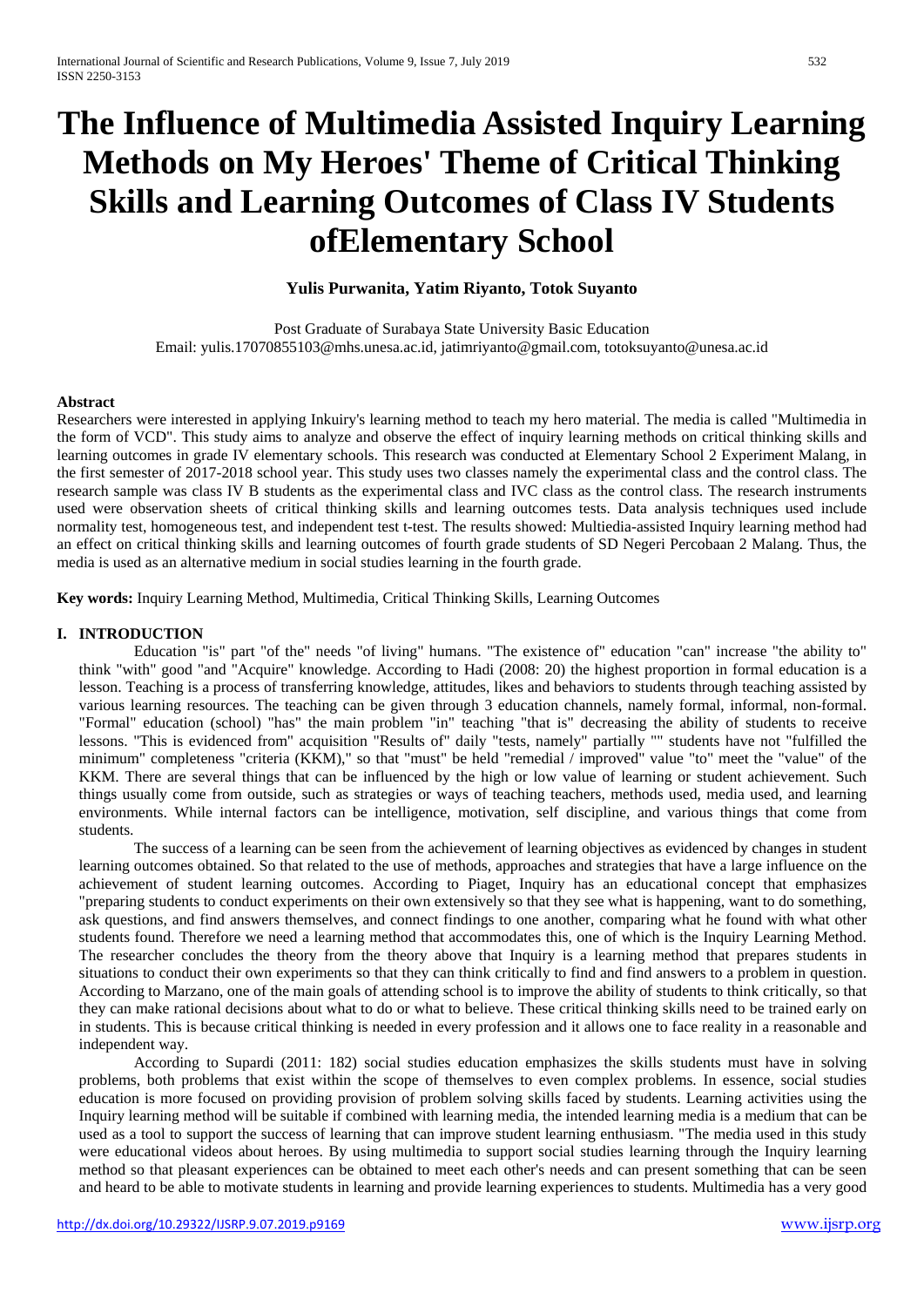International Journal of Scientific and Research Publications, Volume 9, Issue 7, July 2019 533 ISSN 2250-3153

role and benefits in terms of applications that provide a variety of the best services including videos that can be downloaded first, then stored and can be used even though they don't have a network that is online.

According to Vaughan (2004, p1), Multimedia is a combination of text, images, sounds, animations and videos sent to you via a computer or other electronic device or by digital manipulation. The following is a study that was conducted by I Kd. Arik Antini, I Gst. Agung Oka Negara, I Wy. The 2014 Sudjana entitled "Guided Inquiry Learning Method Assisted by Audio-Visual Media Influences Social Studies in Class V Elementary School Students Group Letda Kajeng." The results showed that there were significant differences in social studies between groups of students who learned using media-assisted inquiry learning methods. audio-visual with those taught using conventional learning. This is evident from the difference in average IPS between the experimental group and the control group namely  $= 74.45 \ge 57.74$ . The results of the analysis using the t test were obtained thit  $= 5.58$  ttab  $= 2.00$ . It can be concluded that the guided inquiry learning method assisted by audiovisual media has an effect on the social studies of students in grade V in the Elementary School of Letda Kajeng Academic Year 2013/2014.

Other studies that "support" the "solving" of the "problem" are "research" that are "carried out" by "Leni Sofiannida, Sri Utaminingsih, Su'ad" 2018 "with" title "" Effects of Guided Inquiry Learning Methods Based on Local Wisdom Against Skills "Critical Thinking My Heroes' Class IV Elementary School." "The results of this show that: 1) guided inquiry methods based on effective local wisdom to improve critical thinking skills in the theme of my elementary school fourth grade hero are somewhat of a guided inquiry method. This is evidenced by the results of the average guided inquiry method based on local wisdom and not on the inquiry method initiative (76.55 > 67.94), 2) there is a significant effect of students critical thinking skills between guided inquiry methods based on local wisdom and guided Inqiry method. This is evidenced by the results of tcount> t table (2.757> 2.002) and a smaller significance value with a significance level of 5% ( $p = 0.010 > 0.05$ ).

## **II. RESEARCH METHODS**

Type of research is Quasi Ekspermental is a design that has a control group but is not fully functional to examine external variables such as student motivation, student interest, and learning time that can affect the implementation of experiments. This method is used to determine whether or not there is an influence between the use of Inquiry and Multimedia learning methods that are used on critical thinking skills and student learning outcomes. The design of this research is the design of nonequivalent (pretest and posttest) Desaign Control Group. In the experimental class the implementation of learning uses the Inquiry learning method. While the learning control class is conventional with the lecture method. Then the final test is carried out to find out the IPS about the cognitive abilities of students who have attended learning. This research was conducted at SD Negeri Percobaan 2 Malang which is located on Jl. Galunggung No.1, Pisang Candi, Sukun, Malang City, Malang City, East Java. Time of study in even semester 2018/2019.

State Elementary School 2 Experiment 2 Malang has 4 class IV races. In this study, the subjects chosen were students of class IV B, amounting to 25 students as the experimental class and class IV C, which amounted to 25 students as the control class. The research sample used Cluster Random Sampling. This technique takes samples randomly from groups. Random sampling is done to determine the experimental class and the control class. Based on the results of randomization, it was obtained class IV B experiment and class IV C control. The experimental sample used Multimedia Assisted Inquiry learning method while the control class used conventional learning methods, namely the lecture method. From the results of assessment of students' critical thinking skills can be calculated using the formula listed below:  $\frac{2}{N}$  x 100

Source: Indarti (2008, p.25)

Analysis of data from student learning outcomes, can be calculated using a formula listed below: Score  $=$  $\frac{1}{N}$  x 100%

#### Source: Yamin (2010, p. 159)

Based on the information on minimum completeness criteria (KKM) in SD Negeri Experiment 2 Malang City, students are declared to have completed their learning outcomes if they get a value of  $\geq 70$ .

# **III. RESULTS**

The use of media tailored to the learning material and can draw enthusiasm of students in the learning process. The media used can be seen in the following figure:



#### **Figure 3.1 multimedia (video)**

After the media, learning devices, and research instruments are compiled at the planning stage, a number of validators are then assessed. The validator in this study consisted of two lecturers. The results of multimedia validation obtained an average value of 3.7 with very good and feasible categories used without revisions. The revised media and learning tools were based on input from the validator, then tested in class IVB at Elementary School 2 Experiment Malang. Data collected in the implementation of the trial includes thinking skills and student learning outcomes. Data on student activity during learning in experimental classes is presented in the following table.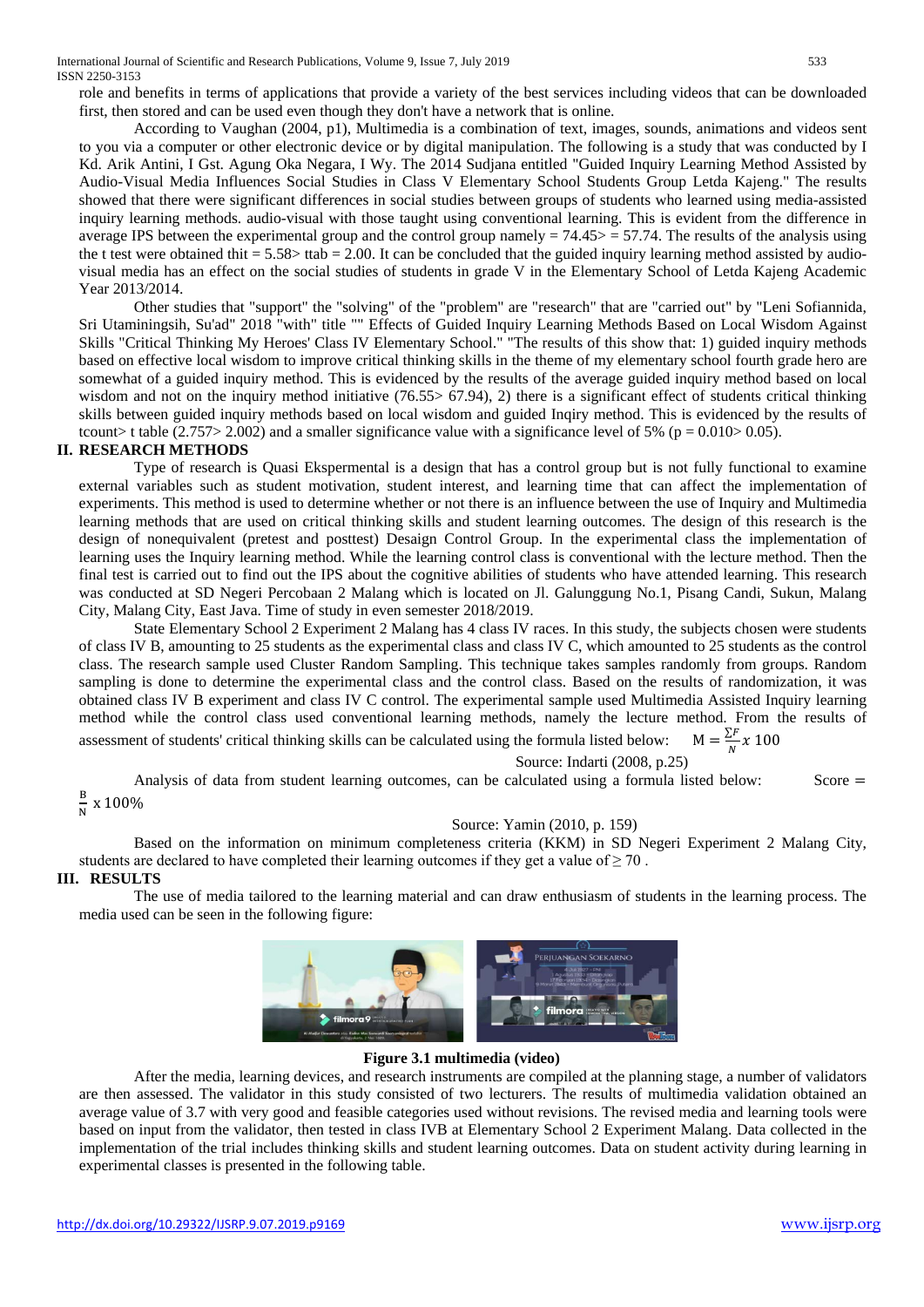| <b>Variables</b>            | <b>Class</b> | <b>Significance</b> | Level | <b>Information</b> |
|-----------------------------|--------------|---------------------|-------|--------------------|
| Critical Thinking           | Control      | .125                | 0.05  | Normal             |
| Critical Thinking           | Experiments  | .177                | 0.05  | Normal             |
| Learning Results (Pretest)  | Control      | ,120                | 0.05  | Normal             |
| Learning Results (Posttest) |              | ,119                | 0.05  | Normal             |
| Learning Results (Pretest)  |              | .128                | 0,05  | Normal             |
| Learning Results (Posttest) | Experiments  | .181                | 0.05  | Normal             |

**Table 3.8 Normality Test Results**

Test for normality using the chi square test formula with a significance level of 0.05 or 5%. If the significance of  $\leq$ 0.05, the conclusion is that the data is not normal. But if the significance is  $\geq$  0.05, the data is normally distributed. Variables of control critical thinking obtained a significant value of 0.125> 0.05. The experimental critical thinking variable obtained a significant value of 0.177> 0.05. The variables of the pretest learning outcomes of the control class students obtained a significance value of  $0.120 > 0.05$  on the posttest learning outcomes of the control class students obtained a significance value of 0.119> 0.05. Variables of pre-student learning outcomes in the experimental class obtained a significance value of 0.128> 0.05, on the posttest learning outcomes of students in the experimental class obtained a significance value of 0.181> 0.05. So that it can be stated that all variables in table 4.18 are normally distributed. The homogeneity test was carried out using the Oneway Anova test with the help of SPSS 21 program. The homogeneity test results are shown in the following table:

| <b>Table 3.9 Homogeneity Results</b>    |                  |  |     |      |  |  |  |
|-----------------------------------------|------------------|--|-----|------|--|--|--|
| <b>Test of Homogeneity of Variances</b> |                  |  |     |      |  |  |  |
|                                         | Levene           |  | df2 | Sig. |  |  |  |
|                                         | <b>Statistic</b> |  |     |      |  |  |  |
| <b>Thinking Critical</b>                | 255              |  | 48  | .616 |  |  |  |
| Pretest                                 | 490              |  | 48  | .487 |  |  |  |
| Post test                               | .604             |  | 48  |      |  |  |  |

Table 3.9 is homogeneity test data using a significance level of 0.05 or 5%. If the significance is <0.05, the data group variant is not homogeneous, and if the significance is  $> 0.05$ , the data group variant is homogeneous. The critical thinking skills variable obtained a significance value of 0.616> 0.05, it is said that the variable is homogeneous, the learning outcome variable (pretest) obtained a significance value of 0.487> 0.05, it can be said that the variable is homogeneous. Whereas the learning outcome variable (posttest) obtained a significance value of 0.211> 0.05, it can be said that the variable is homogeneous. From these two variables it can be concluded that the data is homogeneous or has met the basic assumptions of homogeneity. After the normality and homogeneity tests are carried out, the hypothesis testing can be used to determine the effect of Multimedia assisted Inquiry learning methods on critical thinking skills and Social Sciences learning outcomes of my heroic theme for fourth grade students of SDN Percobaan 2 Malang. The decision making can also be seen in a significant level p Sig. (2-tailed). If  $p > 0.05$ , H0 is accepted and Ha is rejected, if  $p < 0.05$  then H0 is rejected and Ha is accepted (Triton, 2006, p.175). The following are the results of the t-test of critical thinking skills and student learning outcomes in the experimental group using the Inquiry learning method and the control group using conventional models. **Table 3.10 Test Results for T**

| <b>Group Statistics</b> |              |    |             |                       |                        |  |  |  |
|-------------------------|--------------|----|-------------|-----------------------|------------------------|--|--|--|
|                         | <b>Class</b> | N  | <b>Mean</b> | <b>Std. Deviation</b> | <b>Std. Error Mean</b> |  |  |  |
| Thinking<br>Critical    | Control      | 25 | 84.84       | 10,323                | 2,065                  |  |  |  |
|                         | experiment   | 25 | 61,12       | 10,787                | 2,157                  |  |  |  |
| Pretest                 | Control      | 25 | 64,60       | 11,173                | 2,235                  |  |  |  |
|                         | experiment   | 25 | 63,00       | 11.547                | 2,309                  |  |  |  |
| Post test               | Control      | 25 | 88,00       | 9,242                 | 1,848                  |  |  |  |
|                         | experiment   | 25 | 73,80       | 10.924                | 2,185                  |  |  |  |

In the results of the analysis with the Independent Sample T-test showed that critical thinking skills obtained a tcount of 7.944, a value of ttable at (df.48) and a real level of 0.05 of 1,677, if a comparison was made then tcount <ttable with the results of sig. 2 tailed at 0,000 <0,05 and said to accept Ho which means that there is a significant difference. Which means there are differences in critical thinking skills and student learning outcomes between the control class and the experimental class. At the pretest the tcount is 0.498. The value of ttable at (df.48) and the real level of 0.05 is 1,677, if a comparison is made then tcount  $\lt$ t table with the results of sig. 2 tailed 0.621> 0.05 and said to accept Ho which means that there is no significant difference. Which means there is no difference in student learning outcomes between the control class and the experimental class at the time of the pretest. Whereas in the Posttest, the tcount is 4.962. The value of ttable is at (df.48) and the real level of 0.05 is 1,677, if a comparison is made then tcount> t table with the results of sig. 2 tailed at 0,000 <0.05 and said to receive Ha which means that there are significant differences. Which means that there are differences in student learning outcomes between the control class and the experimental class at the posttest.

# **IV. DISCUSSION**

Based on the analysis of the results of the research presented in chapter 4, this chapter will discuss the results of the research that focused on the findings so that the findings can be justified by theoretical studies. In table 3.9 the normality test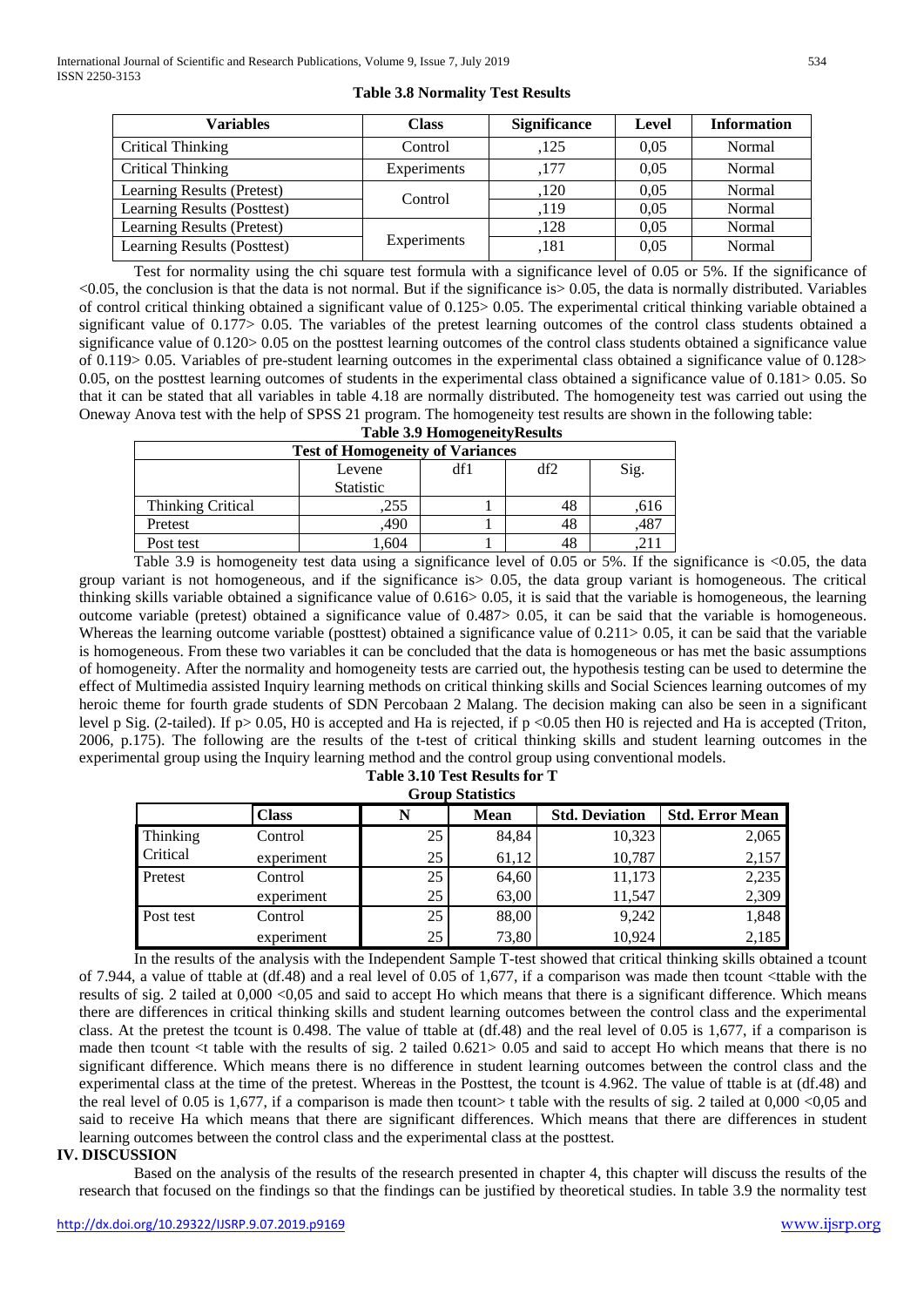for critical thinking skills is in the control class 0, 125 and in the experimental class 0.177. The two test groups have a significant value> 0, 05. It is concluded that the results of critical thinking skills in each are normally distributed. In table 3.10 the homogeneity test obtained the value of homogeneity of critical thinking skills in the control class of 0.487 and in the experimental class of  $0.211$ . With a significance number $> 0.05$ , it can be concluded that the sample variants are homogeneous or the same.

The average value of critical thinking students before treatment. Can be seen the acquisition of the average value of control is 1.829 while in the experimental class is 2.121. Then by looking at the results of the Independent Samples Test, the T-test obtained a tcount of 7.944, a value of ttable at (df.48) and a real level of 0.05 of 1,677, if a comparison was made then tcount <ttable with the results of sig. 2 tailed at 0,000 <0,05 and said to accept Ho which means that there is a significant difference. Which means there are differences in critical thinking skills and student learning outcomes between the control class and the experimental class. The influence of the Inquiry learning method on critical thinking skills of students in the experimental class is in line with the opinion of Huda (2013, p. 318) that the Inquiry learning method is a learning model that is an alternative in solving problems that invite students to think creatively and critically. The problem given by the teacher to students and students is given confidence in solving problems will train and encourage mental students more critical.

Based on the discussion above, it can be concluded that the critical thinking skills of students who use the Inquiry learning method with class groups that use conventional learning models using the 2013 curriculum. This is supported by Dawsen's description in Wicaksono (2014, p. 85-92) which states "students who have good development of metacognition will be better able to solve problems, make decisions and think critically, are more motivated to learn, more able to regulate emotions and better able to overcome difficulties".

Based on the results of the elaboration of the above research related to the Inquiry learning method, there is the influence of critical thinking skills of students experiencing significant changes between classes using the Inquiry learning model compared to classes that only use conventional learning models. This finding is also supported by research relating to Inquiry learning methods conducted by Sadam Husein, Lovy Herayanti and Gunawan in 2015 entitled "The Effect of Using Interactive Multimedia on Mastery of Concepts and Critical Thinking Skills of Students on Temperature and Heat Material" that Inquiry learning method is very affect the mastery of students 'concepts in the temperature and heat material of class X SMA Negeri 1 and can be used or used as a learning model to improve students' critical thinking skills. The equation in this study is that both have the independent variable namely Inquiry learning method while in the use of media both use multimedia both previous research and in this study and the measured benchmarks are students' critical thinking skills and learning outcomes. Both of these studies showed good results and had an influence on the experimental class. Furthermore, other studies that are in line with this research are research conducted by Hidayati Suhada in 2017 with the title "Inquiry Learning Method and Critical Thinking Ability to the Science Process Skills of Class V Students in Science Subjects". In this study, it has been proven that Inquiry learning methods can improve the thinking skills of fifth grade students of elementary school. The equation in this study is in the independent variables used, namely the Inquiry learning method and the students' critical thinking skills that are measured, similar to this study, the Y2 variable is learning outcomes. Both of these studies showed good results and had an influence on the experimental class and were successful.

Based on table 3.9 the results of the normality test for student learning outcomes on the pretest problem, namely the control class of 0.120 while in the experimental class is 0.128. Furthermore, for the results of the analysis of the normality of learning outcomes in the post test questions, namely in the control class of 0.119 while the experimental class is 0.181. The two test groups have a significance value of> 0.05, so it can be concluded that the data on student learning outcomes in each class are normally distributed. In table 3.10 the homogeneity test results obtained the value of student learning outcomes on the news question of 0, 487 while in the experimental class of 0, 211. Both of these results have a significance value  $> 0.05$  can be concluded that the sample variants in the study were homogeneous or the same. The average value of students before the treatment (pretest) obtained an average value of control of 1.575 while in the experimental class amounted to 1. 620. Then by looking at the results of the Independent Sample T-test obtained a tcount of 0.498. The value of ttable at (df.48) and the real level of 0.05 is 1,677, if a comparison is made then tcount <t table with the results of sig. 2 tailed 0.621> 0.05 and said to accept Ho which means that there is no significant difference. Which means there is no difference in student learning outcomes between the control class and the experimental class at the time of the pretest. After the learning treatment of the two classes, namely the experimental class and the control class, the next step was posttest. The results of the analysis of student learning outcomes during the implementation of the post test in the control class get an average value of 1,845 while in the experimental class is 2,200. Then after seeing the results of the Independent Sample T-test, tcount was 4.962. The value of ttable is at  $(df.48)$  and the real level of 0.05 is 1,677, if a comparison is made then tcount> t table with the results of sig. 2 tailed at 0,000 <0,05 and said to receive Ha which means that there are significant differences. Which means that there are differences in student learning outcomes between the control class and the experimental class at the posttest.

At the time of the implementation of the news from both classes there was no significant difference. However, during the post test there were significant differences between the control class and the experimental class. This means that student learning outcomes using multimedia-assisted Inquiry learning methods are higher than the learning outcomes of students who use conventional models. The influence of the Inquiry learning method on student learning outcomes is in line with the opinions expressed by Nasution (Supardi, 2015, p.2) which says that learning outcomes are changes that occur in students, not only visible from their knowledge but visible changes in attitudes, skills , habits, understanding, and appreciation in someone who learns. From the description and the corroborating opinion above, it can be concluded that the Inquiry learning method has a significant effect related to student learning outcomes.

This finding is also supported by research conducted by Maria AF Mbari, Marianus Yufrinalis, and Theresia Nona in 2018 with the title "The Effect of Using Inquiry Learning Methods on Learning Outcomes and Student Motivation in Class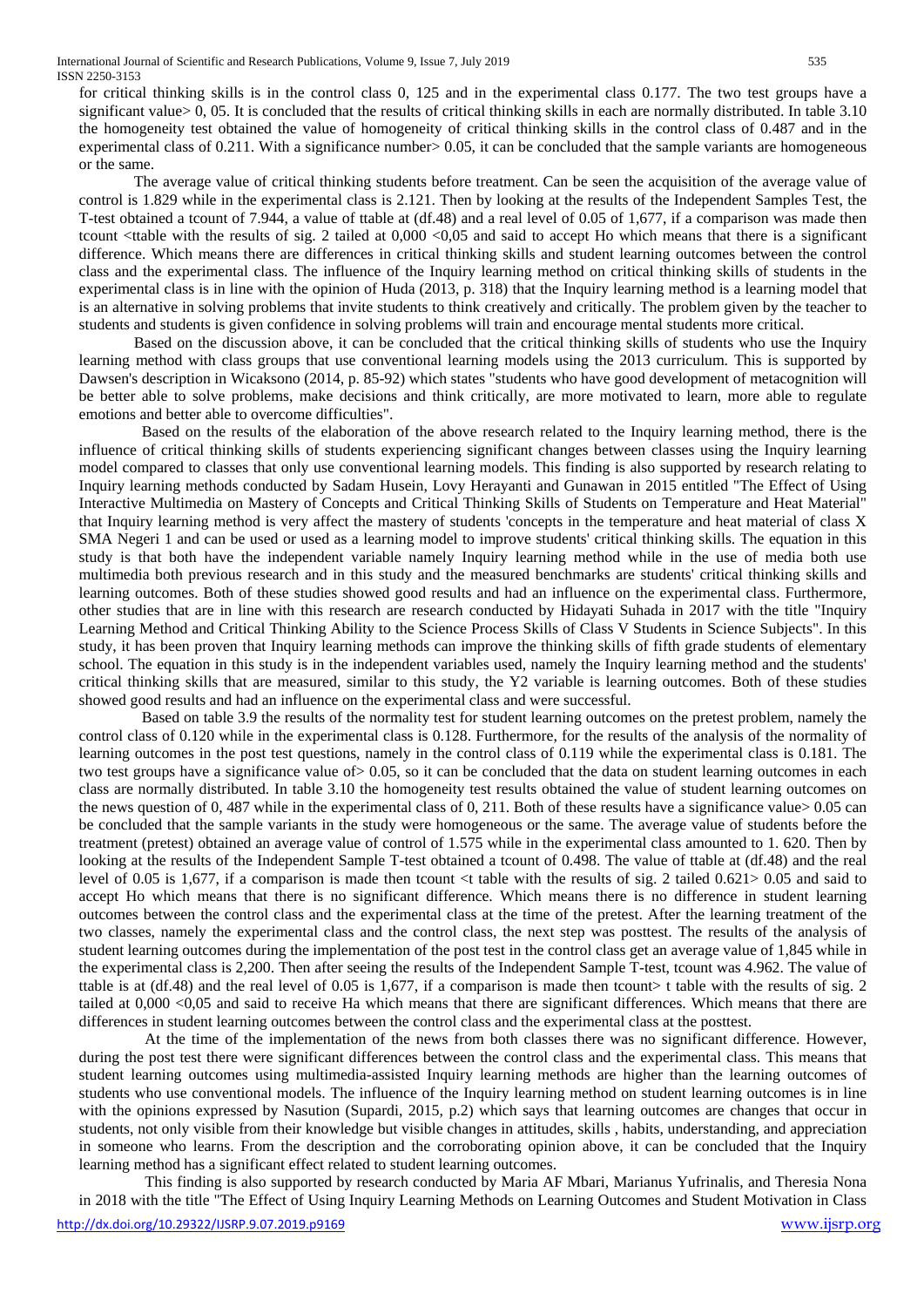V Elementary School Students". This research has similarities, namely learning outcomes, and this research together shows good results. This finding is also supported by research related to learning outcomes examined by Utami researchers Rukmaliani, Rosnita, and Mastar Asran with the title "The Influence of Inquiry Learning Methods on Science IV Learning Outcomes of Class IV Elementary School Students" indicating that this Learning Method is suitable for improving outcomes student learning. The dependent variable in this study is the same, namely measuring student learning outcomes. In this study, both showed the results of good and successful research.

# **V. CONCLUSION**

This experimental research by applying multimedia-assisted inquiry methods can influence critical thinking skills and learning outcomes on the theme of my hero in grade IV elementary school. The media used fulfills good criteria after going through validation and field trials. This can be seen from the completeness of student learning outcomes in social studies subjects. The value of normalized gain of critical thinking skills of the experimental class students is 0, 177 and the control class is 0, 125. The normalized gain value of the prestest learning outcomes of the experimental class students is 0.128 and the control class is 0.120. The normalized gain value of the posttest learning outcomes of the experimental class students is 0.181 and the control class is 0.119. Test results of independent samples t-test of critical thinking skills showed that the value of tcount was 7.944, the value of ttable at (df.48) and the significance level of 0.05 was 1,677. the results of the test of independent samples t-test of the pretest learning results indicate that the tcount is 0.498. The value of ttable at (df.48) and the real level of 0.05 is 1,677 and the results of the test independent samples t-test of the posttest learning outcomes indicate that the value of tcount is 4.962. The value of ttable is at (df.48) and the significance level of 0.05 is 1,677. so that it can be concluded that the multiedia-assisted Inquiry learning method has an effect on critical thinking skills and learning outcomes of fourth grade students of SD Negeri Percobaan 2 Malang.

## **VI. REFERENCES**

Ahmad Susanto.2014. Theory of Learning and Learning in Primary Schools, (Jakarta: Kencana Prenada Media Group)

- Akdon, and Riduwan. (2013). Formulas and Data in Statistical Analysis. Bandung: Alfabeta
- Akhmad Sudrajat. 2008. Definition of Approaches, Strategies, Methods, Techniques and Learning Models. Bandung: Sinar Baru Algensindo.
- Arikunto, Suharsimi. (1996). Research Procedure A Practice Approach. Revised Edition. Jakarta: Rineka Cipta.
- Arikunto, S. (2006). Research Management. Jakarta: Rineka Cipta.
- Arikunto, S. (2013). Research Procedure: An Approach to Practice. Jakarta: Rineka Cipta.
- Arikunto, Suhardjono, and Supardi. 2015. Classroom Education Research. Jakarta: Bumi Aksara.
- Arsyad, A. (2002). Instructional Media. Jakarta: Raja Grafindo Persada
- Arsyad. 2011. Learning Media. Jakarta: PT Raja Grafindo
- Azhar Arsyad, MA 2002. Learning Media. Jakarta: Rajawali Press
- Azhar, Arsyad. (2009). Instructional Media . Jakarta: Raja Grafindo Persada Rineka Cipta.
- Basri, Moh. Hasan. 2010. Learning theory. Surabaya: Surabaya State University
- Benny A. Personal. (2017). Media & Technology in Learning. Jakarta: PT. Balebat Prime Dedication.
- Dahar, Ratna Wilis.2006. Learning & learning theories. Jakarta: PT. Gelora Aksara Pratama
- Deviyanti, Faradiza Ainur. 2018. Comprehensive Papers: the effect of using the cooperative learning model of the type of snowball throwing with the help of flashcard media on the activities and results of social studies learning in fourth grade students of elementary school.
- Effendi Sofian.2012. Survey Research Method. Jakarta: LP3ES
- Elsa Pratiwi. (2016). The Influence of Learning Method Inquiry on Learning Achievement of Class IV Students in the Subject Journal of Elementary School Teacher Education Edition 29 5th Year 2016. Faculty of Education Yogyakarta State University.
- Hamalik, Oemar. 2009. Curriculum and Learning. Jakarta. Earth Literacy.
- Huda, Miftahul. (2013). Models of teaching and learning. Yogyakarta: Student Library
- Hulfian, Then.2010. Learning theories. Surabaya: Surabaya State University
- I Kd. Arik Antini, I Gst. Agung Oka Negara, I Wy. Sujana. (2014). Guided Inquiry Learning Model Assisted by Audio-Visual Media Influence on Social Studies Learning Outcomes of Grade V Elementary School Students in the Class of Letda Kajeng. 2014 National Journal of Education. Department of Primary School Teacher Education, FIP of Education University of Ganesha Singaraja, Indonesia.
- Iqbal Imanudin, Zainuddin, Syamsiati. (2015). The Effect of Using Audio Visual Media on Student Learning Outcomes in Learning in 2015 National Journal Class V. Study Program FKIP Elementary School Teacher Education Untan, Pontianak.
- June1, Sethela., Yaacob2, Aizan. & Khar Kheng1, Yeoh. (2014). Assessing the Use of Tertiary Students: An Action Research. Journal of education studies. ISSN 1913-9020 E-ISSN 1913-9039. Vol. 7, No. 8; 2014
- Keengwe, J., G. Onchwari, & Onchwari, J. (2009). Technology and Student Learning: Toward A Learner Centered Teaching Model. AACE Journal, 17 (2), 11-22. Retrieved from http: //www.editlib.0rg/f/26258
- Kustandi, Cecep and Bambang Sutjipto. 2011. Learning Media; Manual and Digital. Bogor: Ghalia Indonesia.
- Leni Sofiannida, Sri Utaminingsih, Su`ad. (2018). The Influence of Guided Inquiry Method Based on Local Wisdom Against Critical Thinking Ability of My Hero Theme Class IV Elementary School. Educational Scientific Journal in 2018. ISSN 2615-5443. Vol. 1 No. 2, August 2018 Page 83-90.
- Lubis, Suryani. 2012. Relationship between the Use of Youtube Media andLearning